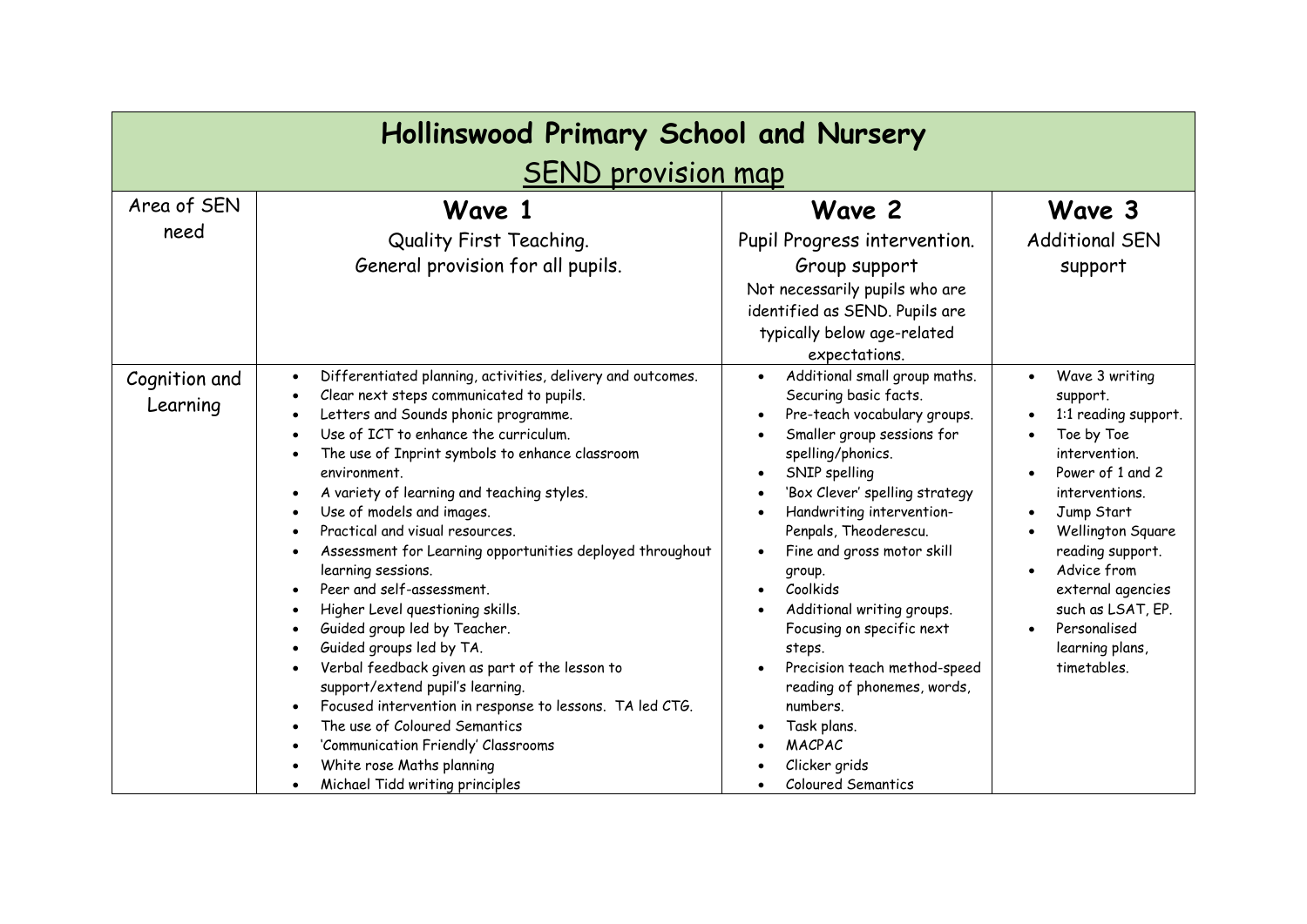| Communication<br>and<br><b>Interaction</b> | Differentiated planning, activities, delivery and outcomes.<br>$\bullet$<br>Clear next steps communicated to pupils.<br>$\bullet$<br>Letters and Sounds phonic programme.<br>$\bullet$<br>A variety of learning and teaching styles.<br>Use of models and images.<br>$\bullet$<br>Practical and visual resources.<br>Talk partners<br>Group discussions<br>Talk for writing opportunities.<br>Role Play areas.<br>$\bullet$<br>Inprint symbols software.<br>Coloured Semantics<br>'Communication Friendly' Classrooms<br>Clicker software<br>NELI-vocabulary support<br>$\bullet$ | Pre-teach vocabulary groups.<br>$\bullet$<br>Smaller group sessions for<br>spellings/phonics.<br>Task plans.<br>Targeted support for<br>speaking and listening.<br>Additional thinking time.<br>Modification of language-<br>short chunks of concise<br>information, where possible.<br><b>Blank Level questions</b><br><b>SALLEY</b><br>Language for Thinking | Support from<br>$\bullet$<br>SALT-<br>individual/small<br>group support<br>plans.<br>Advice from<br>external agencies<br>such as speech and<br>language, LSAT, EP.<br>ASD girls<br>$\bullet$<br>wellbeing toolkit-<br><b>Inclusion Leader</b>                                                                                              |
|--------------------------------------------|-----------------------------------------------------------------------------------------------------------------------------------------------------------------------------------------------------------------------------------------------------------------------------------------------------------------------------------------------------------------------------------------------------------------------------------------------------------------------------------------------------------------------------------------------------------------------------------|----------------------------------------------------------------------------------------------------------------------------------------------------------------------------------------------------------------------------------------------------------------------------------------------------------------------------------------------------------------|--------------------------------------------------------------------------------------------------------------------------------------------------------------------------------------------------------------------------------------------------------------------------------------------------------------------------------------------|
| Social, Mental<br>and Emotional<br>Health  | Class based reward systems.<br>$\bullet$<br>Jigsaw PSHE curriculum<br>Picture News<br>Circle times<br>$\bullet$<br>Forest Schools.                                                                                                                                                                                                                                                                                                                                                                                                                                                | Social Stories<br>$\bullet$<br>Individual behaviour rewards.<br>Social Skills group work.<br><b>Boxhall Assessments</b><br>completed.<br><b>Build to Express</b><br>Inclusion Leader led support-<br>time to talk.<br>Nurture sessions with<br>dedicated TA.<br>Emotional and Well-being<br>journals                                                           | Nurture sessions<br>$\bullet$<br>with dedicated TA.<br><b>Inclusion Leader</b><br>led support.<br>Advice sought from<br>Educational<br>Psychology.<br>Children and Adult<br>Mental Health<br>Service.<br>Emotional and Well-<br>being Panel.<br>Emotion coaching<br>Understanding<br>and preventing<br>self-harm<br>Bereavement<br>support |